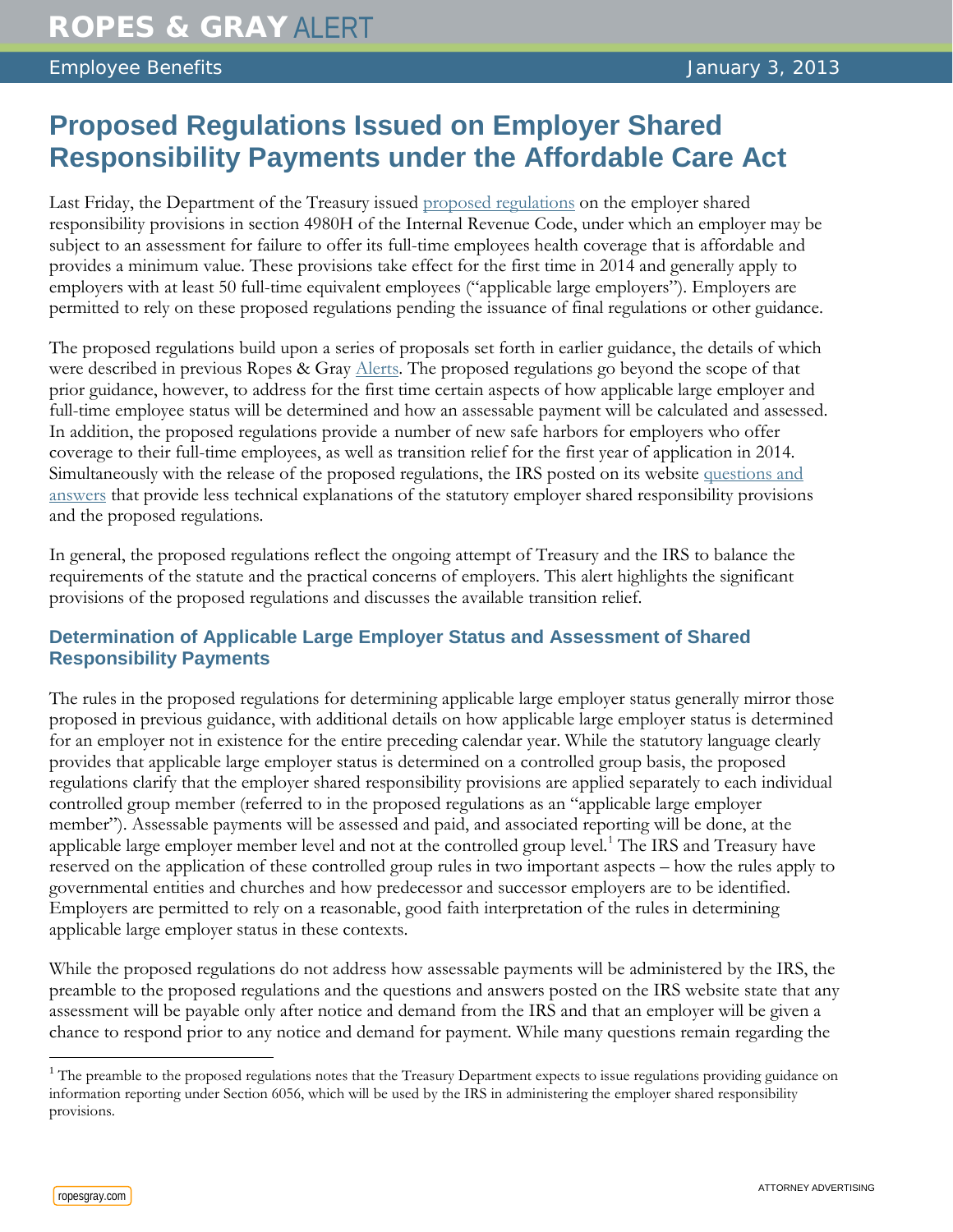enforcement of the employer shared responsibility provisions, it is clear that applicable large employer members will not be required to self-report any assessable payment on their tax returns.

# **Identifying Full-Time Employees for Section 4980H Purposes**

One of the most challenging aspects of the employer shared responsibility provisions is the identification of full-time employees (defined statutorily as employees who work an average of 30 hours per week), particularly with respect to employees whose hours of service may vary from month to month or whose compensation or work schedule is structured such that hours of service is not a relevant concept. The proposed regulations continue to recognize the difficulty in applying the employer shared responsibility provisions to certain employment models. As discussed below, Treasury and the IRS continue to seek comment on how these rules may apply to certain types of employers and the proposed regulations permit employers to comply with good faith interpretations of the rules in a number of circumstances.

The concept of "hours of service" is relevant for purposes of determining applicable large employer status and in determining the amount of any potential liability under the employer shared responsibility provisions. Consistent with the approach described in prior Department of Labor and Affordable Care Act guidance, the proposed regulations provide that, for these purposes, "hours of service" include not only hours when work is performed, but also hours for which an employee is paid or entitled to payment even when no work is performed (e.g., vacation and sick time). In addition, hours of service do not generally include hours of service worked outside the United States, regardless of whether the employee is a U.S. resident or citizen. In response to concerns from commenters regarding the use of an hours of service framework for employees whose compensation is not based primarily on hours worked (such as salespeople compensated on a commission basis or adjunct faculty paid on the basis of credit hours taught) and employees whose active work hours may be subject to safety-related limits (such as airline pilots), employers of such employees may, until further guidance is provided, use a reasonable method of crediting hours of service consistent with the purposes of the employer shared responsibility provisions.

For purposes of determining the amount of any potential employer shared responsibility liability (and not for purposes of determining applicable large employer status), the proposed regulations also largely incorporate the approach to determining full-time employee status contained in prior guidance. As described in the previous guidance, employers are permitted to use a safe harbor under which a look-back measurement period of up to twelve months, followed by a stability period, may be used in determining who is a full-time employee. The proposed regulations provide additional details on how the look-back measurement and stability period safe harbor can be applied to ongoing employees, new employees, variable hour and seasonal employees, employees who experience a change in employment status during their initial measurement period, and employees who experience a break in service. Special break-in-service rules apply to educational organizations; these rules will generally result in full-time employee treatment for employees who work fulltime during the academic year. The IRS and Treasury have requested comments on whether these rules should be extended to all employers, as well as on whether special safe harbors or presumptions should or could be developed with respect to the classification of common law employees of temporary staffing agencies.

# **Complying with Section 4980H(a) and 4980H(b)**

In order to avoid liability under the employer shared responsibility rules, an employer must offer full-time employees the opportunity to enroll in health coverage that is affordable and provides minimum value. The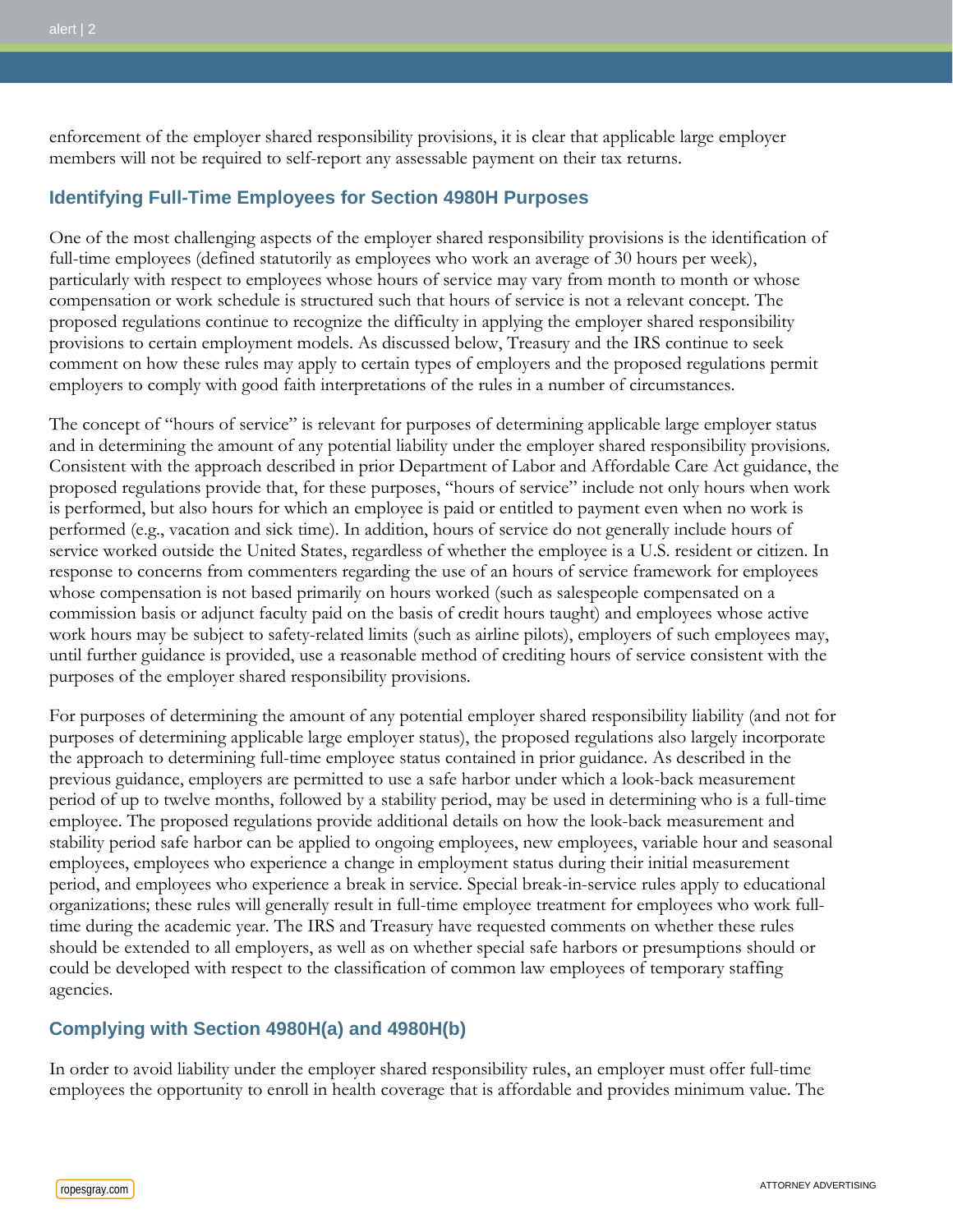proposed regulations provide long-awaited guidance on what constitutes an affordable, minimum value offer of coverage. In particular, the proposed regulations:

- Confirm that an offer of coverage must be made to a full-time employee's dependents, but not to the employee's spouse.
- Treat an employer as offering coverage to its full-time employees if it offers coverage to all but 5% or (if greater) 5 of its full-time employees, whether or not the failure to offer is inadvertent.
- Clarify that a full-time employee must be offered an effective opportunity to elect coverage and to decline an offer of coverage that is not affordable or that does not provide minimum value.
- Clarify that, except in the case of terminated employees, if an employer fails to offer coverage to a full-time employee for any day of a calendar month during which the employee is employed by the employer, the employee is treated as not being offered coverage during that month.
- Do not penalize an employer for a failure to provide coverage to a full-time employee who fails to pay his or her share of a premium on time, so long as the employer abides by certain existing rules regarding non-payment of premiums in the COBRA context.
- Include the previously proposed safe harbor that permits employers to use W-2 wages to determine the affordability of self-only coverage for full-time employees and provide two new additional safe harbors – one based on an employee's rate of pay and one based on the federal poverty line. Under each safe harbor, the full-time employee's required contribution to the cost of coverage cannot exceed 9.5% of the relevant benchmark. Because compliance with the W-2 safe harbor cannot, in all circumstances, be known until the end of the current plan year, the addition of the two new safe harbors is a welcome development for employers looking for additional certainty with respect to the affordability calculation.

The proposed regulations provide no specific rules for demonstrating that affordable, minimum value coverage was offered to a particular full-time employee or employees, other than noting that the generally applicable substantiation rules of the Code apply.

# **Transition Relief**

The proposed regulations provide helpful transition relief for fiscal year plans (including health plan coverage elected under a cafeteria plan), measurement periods for stability periods starting in 2014, applicable large employer members participating in multiemployer plans, determination of applicable large employer status, and coverage for dependents.

## *Fiscal Year Plans: General Relief*

Treasury and the IRS have provided transition relief for employers who sponsor plans with plan years other than the calendar year. Such employers would otherwise be faced with the choice of changing the terms and conditions of coverage in the middle of the 2013 plan year or risking exposure for an employer shared responsibility assessment for the portion of that plan year falling in 2014. These transition rules are available to any applicable large employer (or, in the case of a controlled group, its applicable large employer members) who maintains a fiscal year group health plan as of December 27, 2012 and provide that:

• An applicable large employer member will not be subject to a potential employer shared responsibility payment with respect to any employees who are eligible to participate in the fiscal year plan under its terms as of December 27, 2012, regardless of whether such employees are actually enrolled in the plan, until the first day of the fiscal plan year beginning in 2014.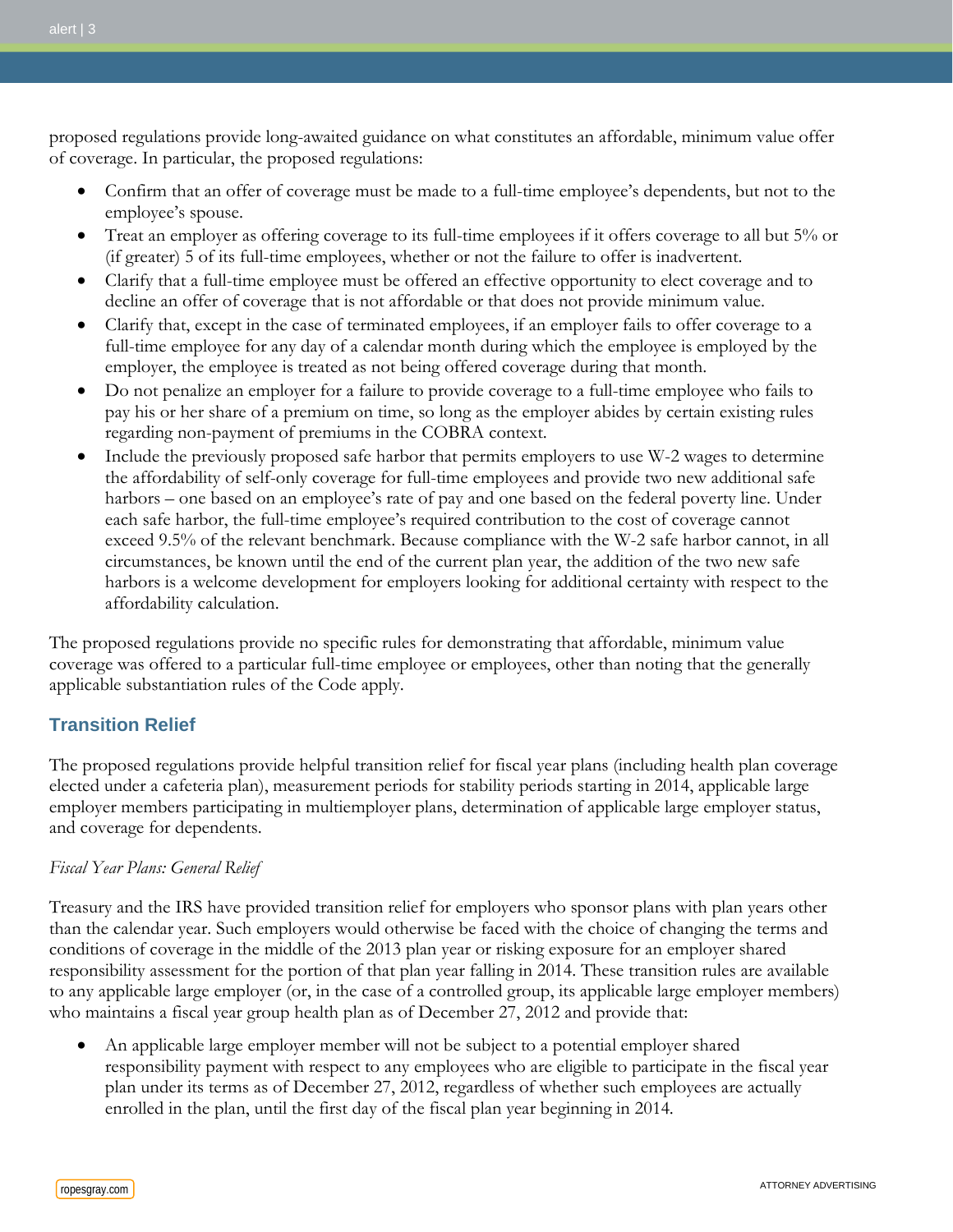• If a fiscal year plan (including any other plan sponsored by the relevant applicable large employer member with the same plan year) was offered to at least one-third of the applicable large employer member's employees (whether full-time or part-time) during the most recent open enrollment period prior to December 27, 2012 or the plan covered at least 25% of its employees (measured as of any day between October 31, 2012 and December 27, 2012), then the applicable large employer member will not be subject to a potential employer shared responsibility payment with respect to any of its full-time employees until the first day of the fiscal plan year beginning in 2014, provided that those full-time employees are offered affordable coverage that provides minimum value as of the first day of the 2014 plan year.

## *Fiscal Year Plans: Cafeteria Plan Relief*

With the individual mandate and the availability of coverage purchased through an Exchange both effective as of January 1, 2014, employees eligible to enroll in or already covered under fiscal year plans might wish to either enroll in the employer's plan or drop coverage under that plan and enroll in an Exchange plan, as applicable, in the middle of the plan year. Recognizing that many employees elect their health plan coverage under their employer's cafeteria plans and that such elections are generally irrevocable for the plan year except in a narrow set of circumstances specified in existing regulations, the proposed regulations permit applicable large employer members sponsoring a fiscal year cafeteria plan to amend the cafeteria plan to permit a current plan participant to prospectively revoke or change his or her election and to permit an employee who failed to make an election to make a prospective election. Such changes are permitted only once during the plan year, and only with respect to accident and health plan coverage offered under a fiscal year plan. Plan amendments permitting this change must be made by December 31, 2014, and may be effective retroactively to the date of the first day of the cafeteria plan's 2013 plan year.

#### *Measurement Periods for Stability Periods Starting in 2014*

Employers intending to use the look-back measurement and stability period safe harbor for determining fulltime employee status for purposes of calculating any potential liability under the employer shared responsibility provisions in 2014 will need to begin their measurement period in 2013 to have a corresponding stability period in 2014. As a practical matter, this means that an employer wishing to adopt a 12-month measurement period and a 12-month stability period will have to use a measurement period that begins prior to the issuance of final regulations. For that reason, solely for purposes of stability periods beginning in 2014, employers may adopt a transition measurement period that is shorter than 12 months but no less than 6 months. Any transition measurement period must begin no later than July 1, 2013 and end no earlier than 90 days before the first day of the plan year beginning on or after January 1, 2014.

#### *Multiemployer Plans*

The proposed regulations provide transition relief for 2014 for contributions made by applicable large employers participating in a multiemployer plan. Under this rule, an applicable large employer will not be subject to an employer shared responsibility assessment with respect to a full-time employee if: (i) the employer is required to make a contribution to a multiemployer plan with respect to that employee pursuant to a collectively bargained agreement, (ii) coverage under that plan is offered to the full-time employee (and his or her dependents), and (iii) the coverage offered is affordable and provides minimum value. This relief is available only with respect to multiemployer plans and does not apply to any single employer plan to which